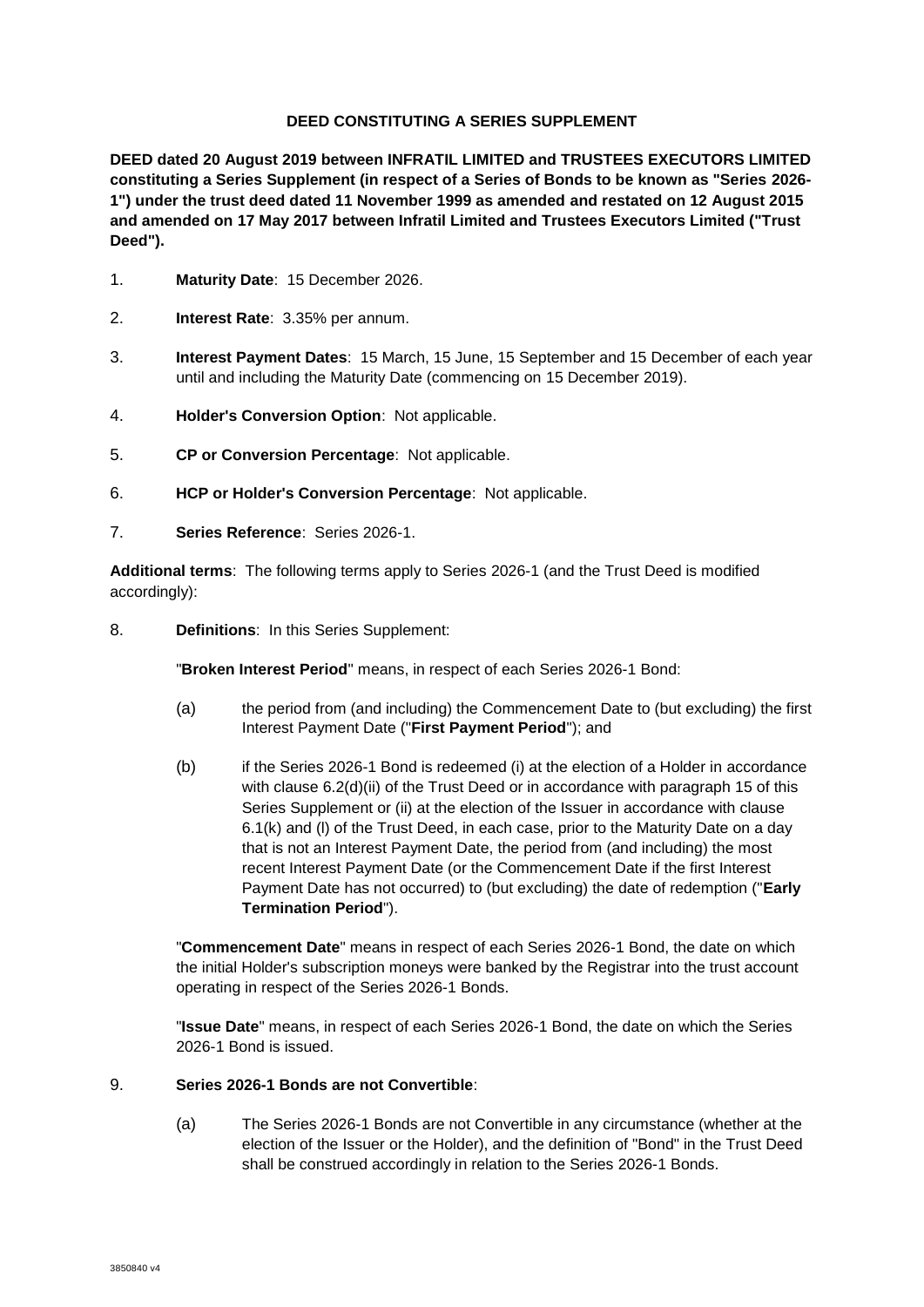- (b) Clauses 6.1(a), 6.2(d)(i) and 16.4 of the Trust Deed shall not apply in relation to the Series 2026-1 Bonds.
- 10. **Interest payments**: Other than in respect of a Broken Interest Period, interest will be paid in respect of each Series 2026-1 Bond in equal amounts on each Interest Payment Date, calculated in accordance with the following formula:

# 4 Interest Rate x Face Value

and clause 5.1(c) of the Trust Deed shall not apply.

11. **Accrual of interest in respect of Broken Interest Periods**: Interest in respect of each Series 2026-1 Bond for a Broken Interest Period will accrue in accordance with the following formula:

> 365 InterestRate x Face Value x  $\frac{N}{20}$

Where:

"N" means:

- (a) in respect of the First Payment Period, the number of days from (and including) the Commencement Date to (but excluding) the first Interest Payment Date; and
- (a) in respect of an Early Termination Period, the number of days from (and including) the most recent Interest Payment Date (or the Commencement Date if the first Interest Payment Date has not occurred) to (but excluding) the date of redemption.
- 12. **First interest payment to initial subscriber**: The interest payment on the first Interest Payment Date will be made to the initial Holder of the Series 2026-1 Bond regardless of any transfer of the Series 2026-1 Bond prior to the first Interest Payment Date.
- 13. **Financial covenant**: The Issuer covenants for the benefit of Holders of Series 2026-1 Bonds and, until such time as all of the Series 2026-1 Bonds have been redeemed in accordance with the Trust Deed, the Supervisor that, on the last day of each financial year and half-year of the Issuer (and, if at any time the Issuer has covenanted with any bank to comply with a balance sheet financial covenant on a day other than the last day of each financial year and half-year, then during the currency of that covenant such additional day or days) during the currency of Series 2026-1 Bonds, Borrowed Money Indebtedness of the Issuer Group shall not exceed 50% of Tangible Assets as at that date.
- 14. **Redemption**: The Issuer shall redeem each Series 2026-1 Bond for cash at its Face Value on the Maturity Date.
- <span id="page-1-0"></span>15. **Clause 8.2 replaced**: In relation to the Series 2026-1 Bonds, clause 8.2 of the Trust Deed shall not apply and the following clause shall apply in its place:

**Declaration by Supervisor**: At any time after the occurrence of any event specified in clause 8.1 (other than an event specified in clause 7.2(b) (only to the extent it relates to a breach by the Issuer to use its reasonable endeavours to ensure that the Ordinary Shares remain Quoted) or clause 7.2(g)), and while that event is continuing, the Supervisor may in its discretion and shall forthwith upon being directed to do so by a Special Resolution, by notice to the Issuer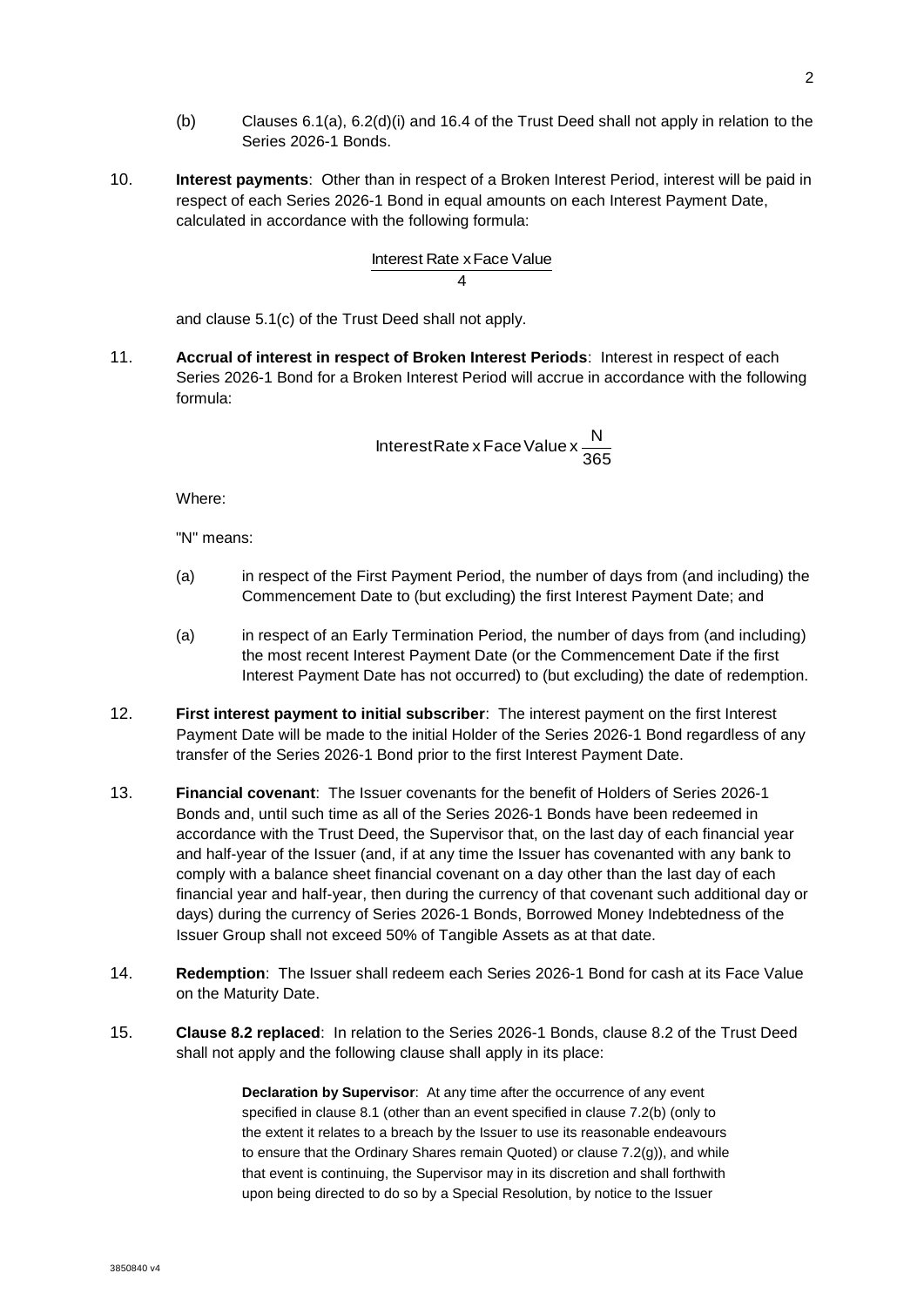declare the Face Value of all Series 2026-1 Bonds together with accrued interest thereon (including any interest the payment of which has been suspended pursuant to clause 5.3) to be immediately due and payable. whereupon the Issuer shall immediately pay to the Holders of the Series 2026-1 Bonds the Face Value of the Series 2026-1 Bonds and accrued interest at the applicable Interest Rate to the date of redemption.

Nothing in this paragraph 15 affects the operation of clause 8.2 of the Trust Deed in respect of Bonds that are not Series 2026-1 Bonds.

- 16. Interpretation: Terms defined in the Trust Deed have the same meaning when used in this Series Supplement (except where modified herein or the context otherwise requires).
- $17.$ Confirmation: The Issuer confirms that as at the date this Series Supplement is signed by the Issuer, the Issuer has, to the best of its knowledge and belief, complied with all material terms of the Trust Deed.

SIGNED as a DEED on behalf of INFRATIL **LIMITED** by its attorney:

and witnessed by:

Signature of attorney PHILLIPPA HARFORD

Name of attorney

Kellee Monique Clark Name of witness Solicitor Wellington

Occupation

Signatur

City/town of residence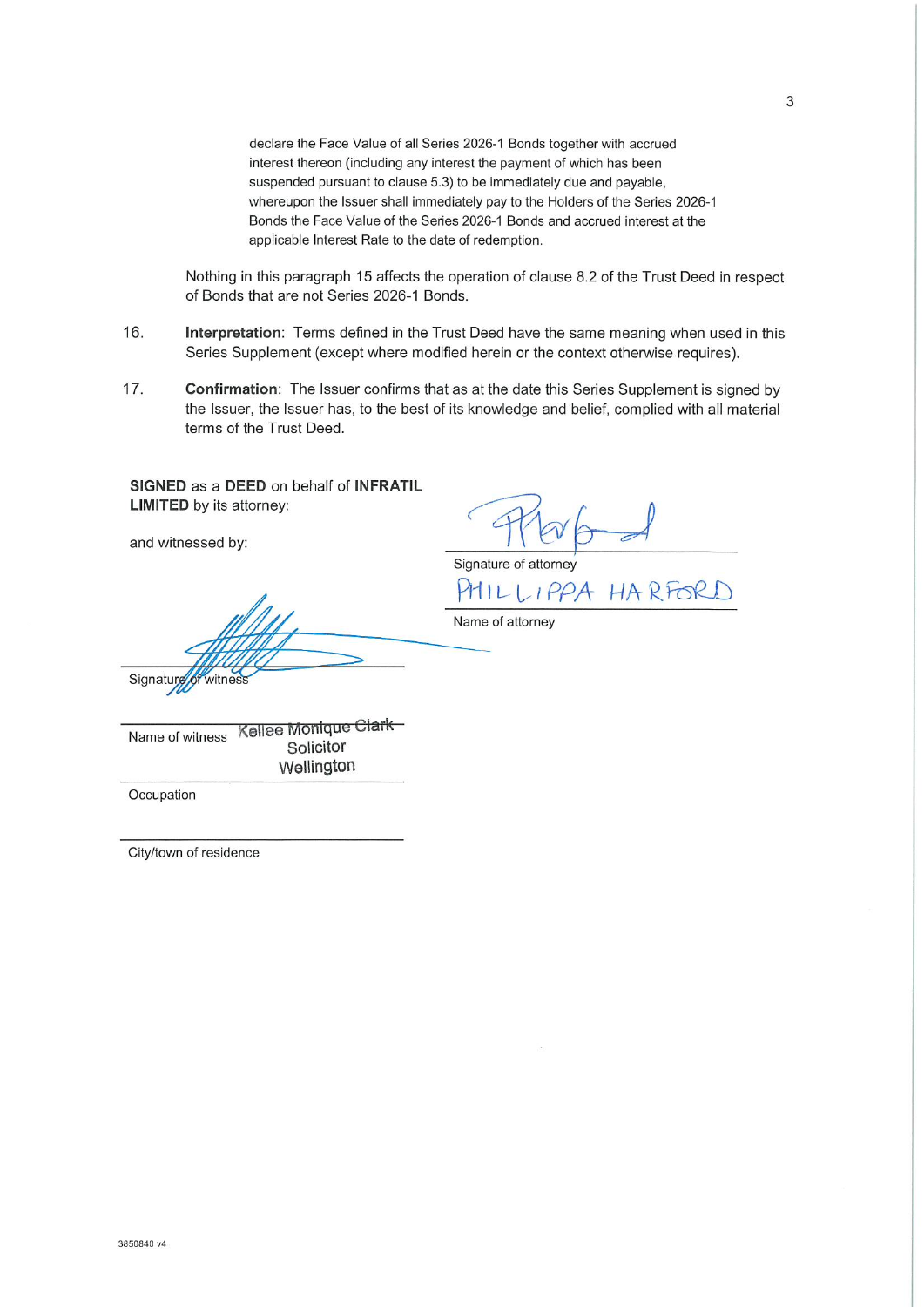## **CERTIFICATE OF NON-REVOCATION** OF POWER OF ATTORNEY

I, Phillippa Mary Harford of Wellington, New Zealand, Chief Financial Officer of Infratil Limited, certify:

- $1.$ That by deed dated 19 August 2019, Infratil Limited of 5 Market Lane, Wellington, 6011, New Zealand, appointed me its attorney.
- $2.$ That I have not received notice of any event revoking the power of attorney.

SIGNED at Wellington this 20<sup>th</sup> day of August 2019

Phillippa Mary Harford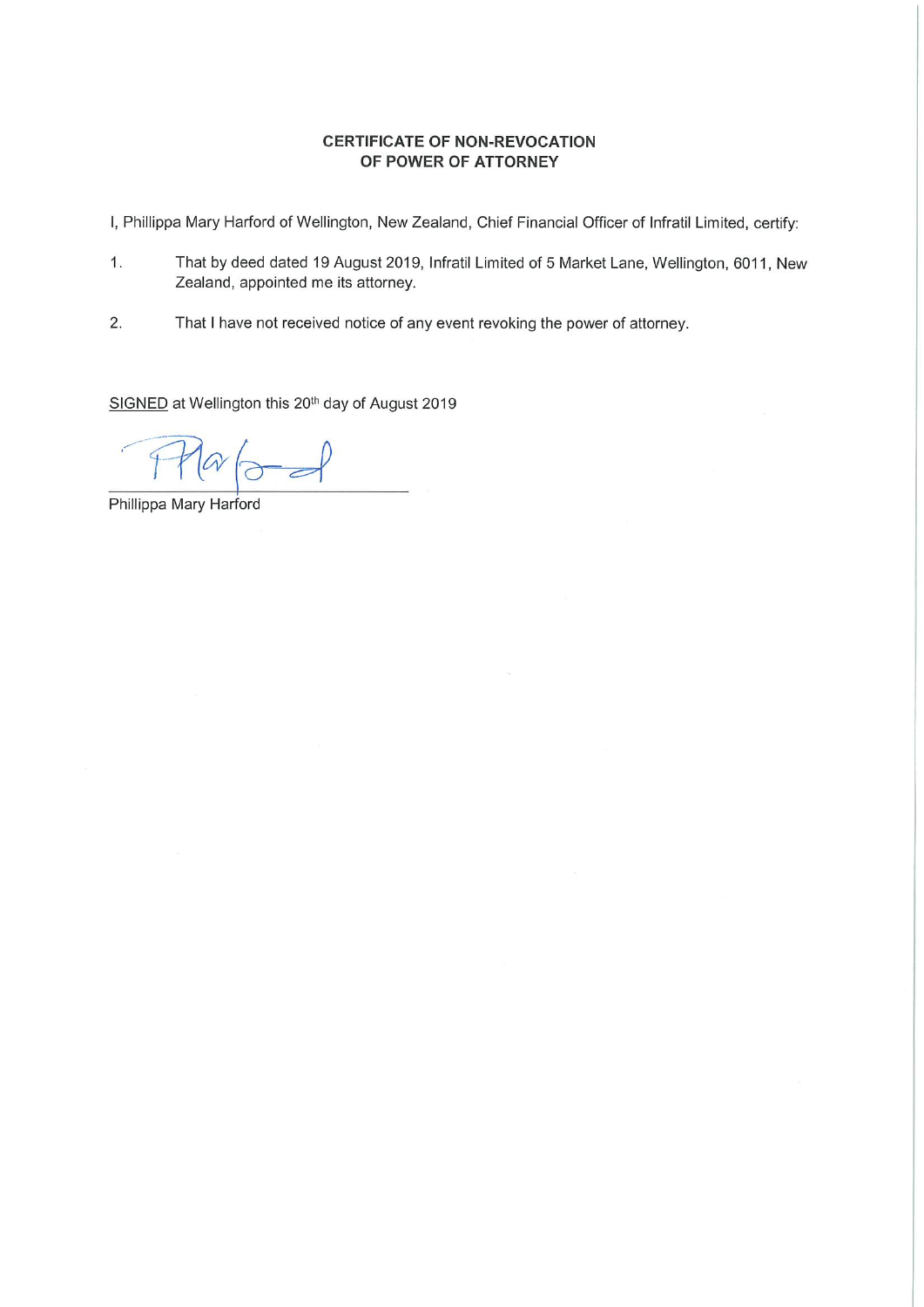## SIGNED as a DEED by TRUSTEES **EXECUTORS LIMITED by:**

Signature of Director/Authorised Signatory

Matthew Joseph Band

Name of Director/Authorised Signatory

and witnessed by:

Signature of witness

Name of witness

|            | Cindy Chan                                            |
|------------|-------------------------------------------------------|
| Occupation | Kiwisaver Administrator<br>Corporate Trustee Services |
|            | <b>Trustees Executors Limited</b><br><b>AUCKLAND</b>  |

City/town of residence

Signature of Director/Authorised Signatory<br>David Shaw

Name of Director/Authorised Signatory